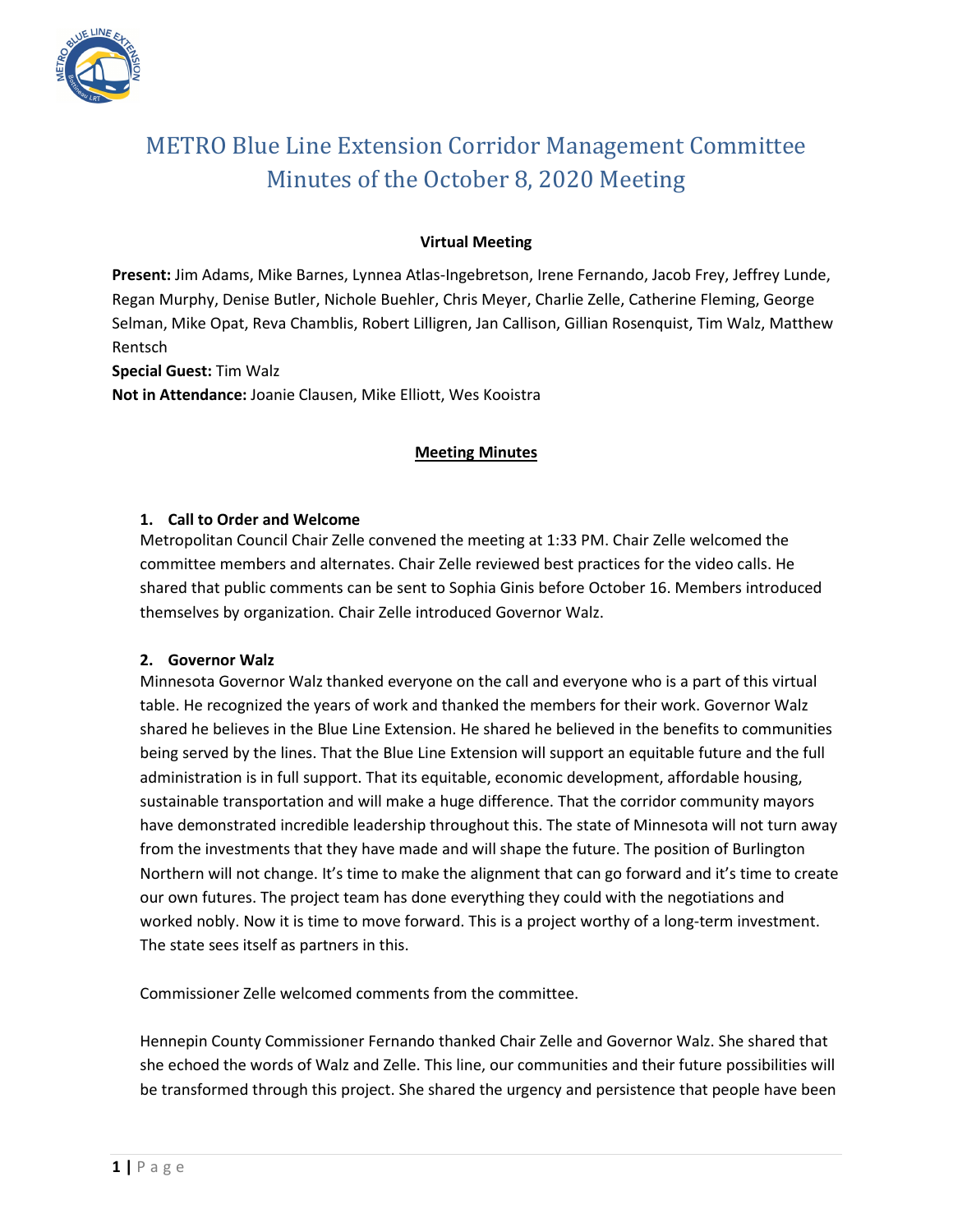

working decades towards. The demonstrated unity has been incredible. She shared she is excited about the partnership with all layers of government. With equity at the center of this, the Blue line Extension will move the corridor forward and connect many people, students, to work, to healthcare. She appreciates Walz's presence and the partnership to continue success moving forward.

Minneapolis Mayor Frey emphasized the support of Minneapolis for the BLRT extension project and believes it's time to move forward. Minneapolis is interested in some of the opportunities that could arise from reevaluating alignment options, especially in North Minneapolis. He said this could benefit constituencies in North Minneapolis, who rely on transit, which many of the residents do. He shared that the number one bus line in the state (Route 5) runs through North Minneapolis. Mayor Frey said we have reached a point where there will be no negotiations with BNSF, so we owe this to our constituents to move forward and work to get this done. We should embrace this opportunity to engage the public. We recognize the work that has gone into this by so many communities and stakeholders. Mayor Frey said if we work in collaboration, we can get it done.

Brooklyn Park Mayor Lunde would like to thank everyone for their support of this line. He said many of us have worked on this project for many years. He said, sometimes we have been working so long on the what and where, we forget the why and the who. There are so many people who will benefit from access to affordable transportation along this line. That there is an opportunity for Brooklyn Park to be more globally competitive. Brooklyn Park has worked with DEED, the Mayo Clinic, the U of Mn—to bring in companies like Decatur Pharmaceutical, Tesla and Amazon. We know that to be competitive globally we need a transit system that represents what businesses want to invest in. Brooklyn Park is not wavering in support, but ready to roll up sleeves and get to work because we know who is benefiting from this.

Governor Walz reiterated that we will do this together. This is the right thing to do for so many reasons. Chair Zelle thanked everyone and moved to the next section.

# **3. Approval of August 13, 2020 BLRT CMC Meeting Summary**

Chair Zelle asked for edits or other comments that the group may have on the meeting minutes. Chair Zelle asked for a motion to approve the minutes.

Councilmember Selman moved to approve the minutes. Councilmember Atlas-Ingebretson seconded this. The meeting minutes were approved.

# **4. Committee Reports/Updates Chair's Update (Chair Zelle)**

Transit has been hit hard by the pandemic. Metro Transit reduced service over the summer and is thinking about the future. They spent time in the community near our core routes to understand how transportation and people's lives are impacted during this time. This outreach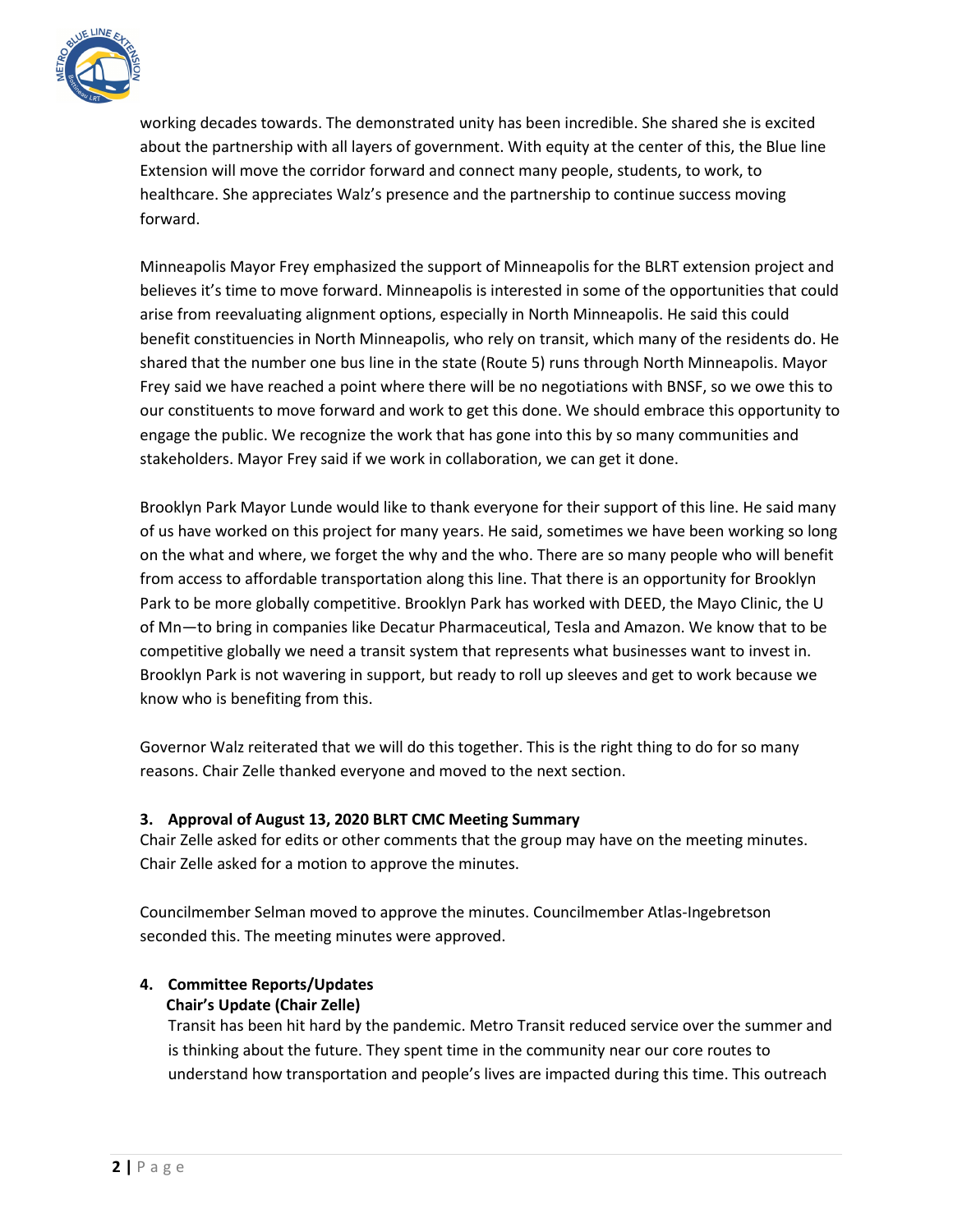

was done through surveys, virtual and socially-distant meeting—over 1,800 people in total— 41% was with black, indigenous or people of color.

They learned they need to be flexible and agile about how they engage. There is so much stress out there. The businesses and organizations have a lot in their lives right now. The project team needs to be smart about outreach. They need to operate with an even higher level of empathy right now. If they do, they can engage thoughtfully without creating additional burden.

# **CAC/BAC Joint Meeting Report (CAC/BAC Co-Chairs)**

CAC co-chair Catherine Fleming and BAC co-chair Matthew Rentsch shared the report from their last meeting. Mr. Rentsch shared that the BAC and CAC had a joint virtual meeting September 14. A number of viewpoints, opinions and the full range of emotions were shared. All were disappointed about the extended timeline of this project and the feeling about the absence of communication throughout the last year. Members agreed the need for review of the BAC and CAC charters and schedule regular meetings with full attendance by all communities represented. Particular disappointment was shared by members who made significant time investments into the original alignment.

Long time members shared a history on the decisions made in the past in the original review of the past alignment. Other members said that the planning that occurred on this project happened over a decade and may not be as applicable today. They shared priorities for:

- continuing support of the communities along the line
- engaging stakeholders in a meaningful way
- proceeding cautiously knowing the impacts of a new line
- mindful of other obstacles that may cause setbacks
- keeping an open mind on alignment
- optimism was expressed regarding the potential a new line could offer in terms of economic development to underserved areas

These members are ready to start engagement and the process, but it was stressed that regular communication is critical to the success of the process moving forward.

Catherine Fleming shared that Harrison had specific concerns that if the alignment was going to move they would like to have the harm recognized to be aware of what has happened already and to make neighborhoods whole again if there has been harm done to them and there is a change of the alignment.

Councilmember Atlas-Ingebretson asked what the impacts have been to Harrison. Catherine Fleming referred to Nichole Buehler, representative of the Blue Line Coalition, for this information. Ms. Buehler shared that gentrification and displacement do not occur just when a line is constructed. As soon as the line was announced it increased land values, property taxes and rent, which have already impacted residents. The up-zoning has also already happened; for example, at the Van White Station up-zoning was approved and that has impacted development to support transit-oriented development. Ten units of naturally occurring affordable housing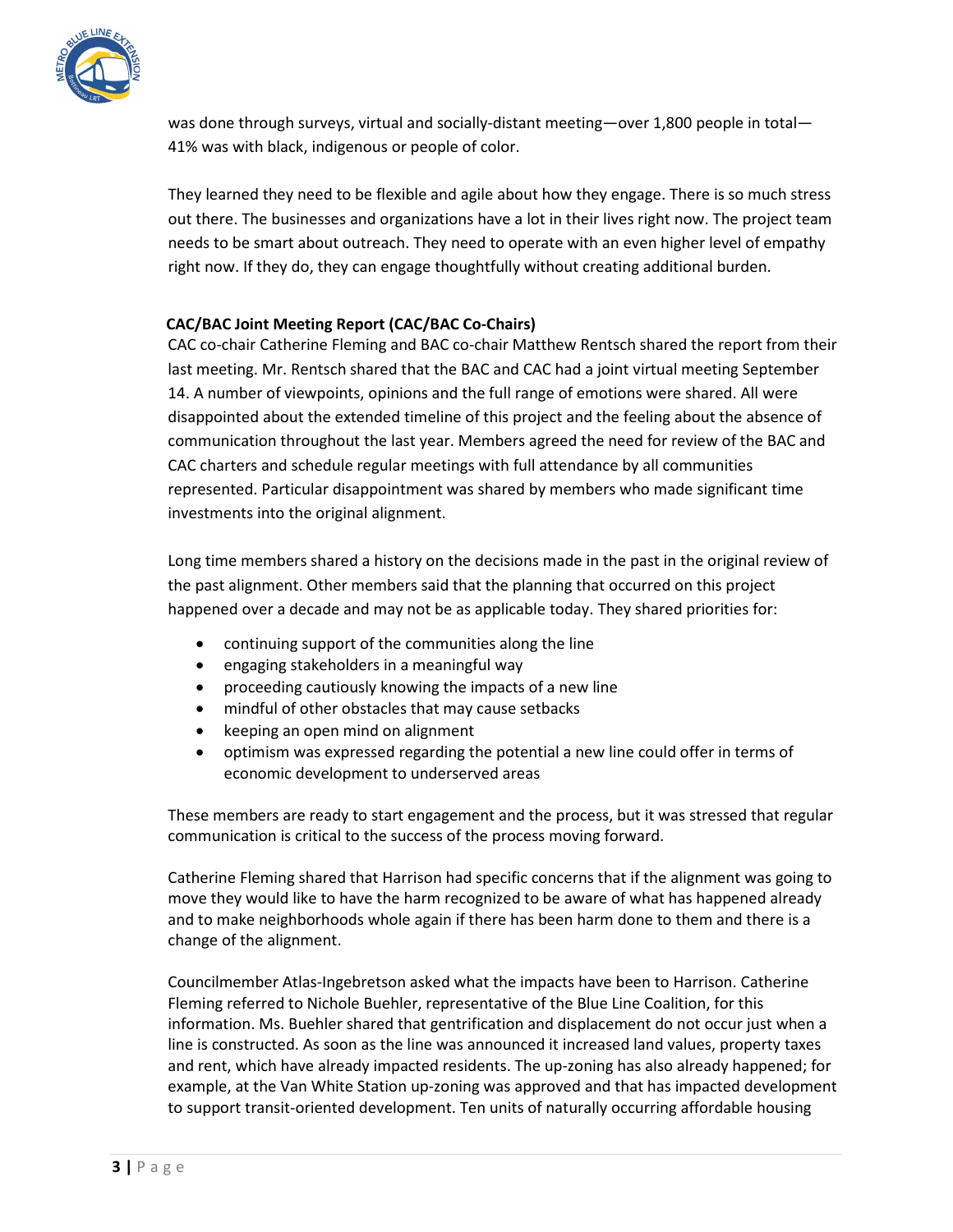

were destroyed in a recent development and those residents were displaced. The harm has occurred, and the neighborhood may not be seeing the benefits and job opportunities within the neighborhood and outside of the neighborhood as now the alignment has changed. The investment of affordable housing, retail—particularly a grocery store and promises made about safety improvements to Olson memorial highway that have existed since 1937 when it was constructed and ripped apart the near north neighborhood. Before the team looks at alternative routes, some of these things need to be recognized and remediated in Harrison and the near north.

# **Engagement Contract Report**

Joan Vanhala, Hennepin County Engagement Specialist, said that it is very clear that engagement will be essential to the success in the Blue Line Extension. Hennepin County has had a long history of engagement and working with and contracting cultural and community groups to engage their community members, in recognition of their expertise, networks and ability to connect. The team is continuing that effort moving forward. Sophia Ginis and Joan Vanhala will be working together as a team. Ms. Vanhala shared that they are here to connect residents to the people who have answers and information that community members need. They will have an engagement team that will include metro transit and Hennepin county. The first phase is to create a 2021 engagement framework. The Alliance and Juxtaposition Arts will be contracted, and they have extensive transit outreach experience. The team will be updating the community contact list and holding one on ones with stakeholders. They will be hosting 2-3 engagement sessions and an online survey to learn about what the issues and opportunities to inform the engagement framework and what to do moving forward.

Catherine Fleming shared that she has reservations about online surveys. She does not believe they are effective for the neighborhood. She shared that in the past they've done door-knocking and realizes Covid changes this but would like to know what else will be done. Joan shared that she is open to recommendations for in-person Covid safe engagement. Hennepin county has an engagement van. The engagement contracts begin October  $20<sup>th</sup>$ , so the timeline is compressed. Joan is committed to an iterative process where they move forward and learn at the same time. Catherine, Joan and Sophia will talk more offline.

# **5. Committee Information and Discussion Alignment and Engagement Principles**

Dan Soler has worked with the METRO Blue Line Extension project since 2013 and spent a great deal of time trying to advance this project. He was happy to hear the governor share support and recognize the work completed. While past efforts have not come to fruition, he feels a sense of hope and felt and understands the need to build this corridor. He shared that as they move to the next decision, they need to work to create a list of principles for their shared vision.

Dan Soler shared the draft principles and some additional thoughts: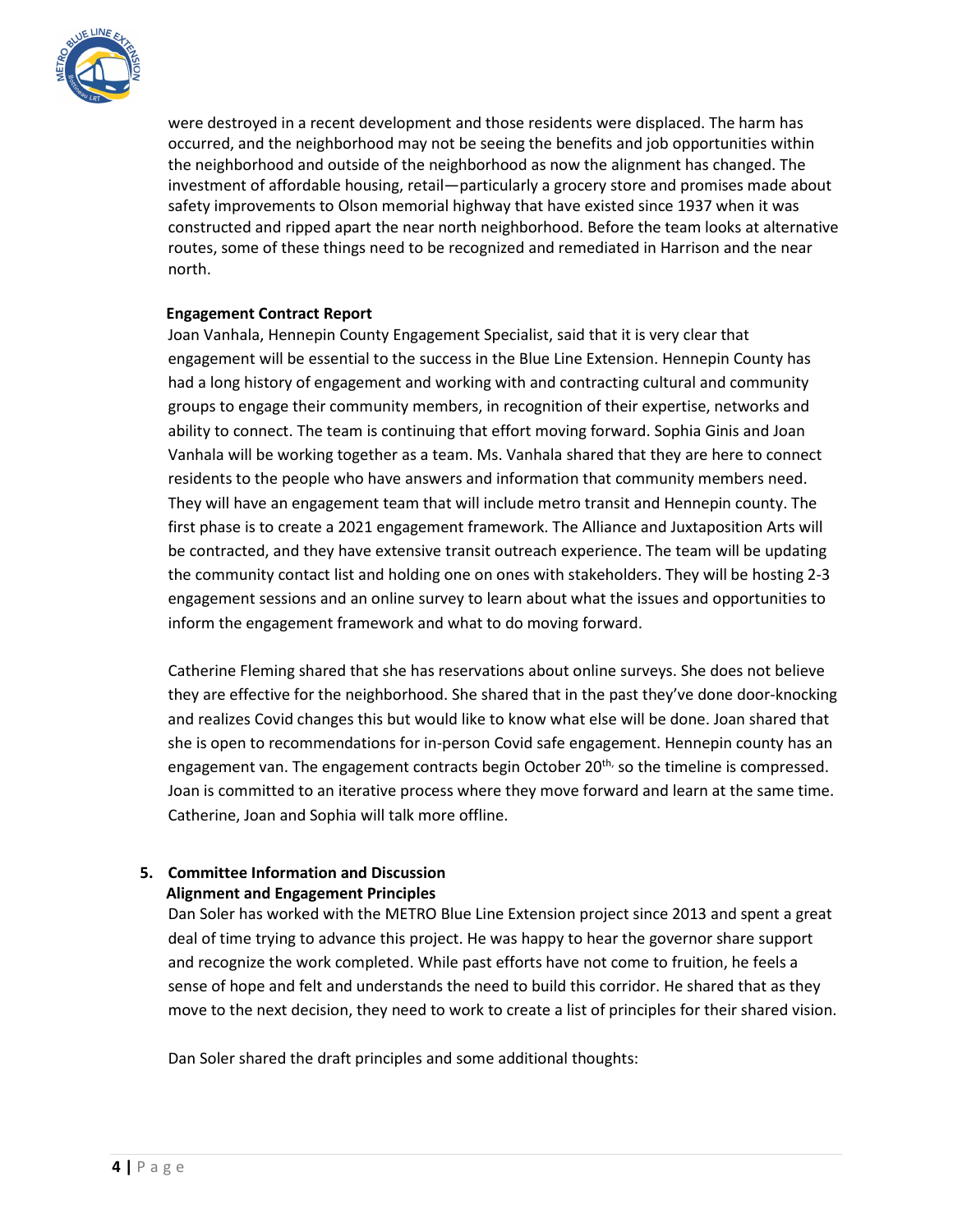

- Keep this project as a federally competitive project and that is no easy task- maintaining ridership, purpose & need, and needs to maintain the existing alignment as much as possible.
- The mediation measures enacted so far will need to be done again if the alignment is moved. They will review existing transit service which is different than it was initially (METRO C& D lines for example)
- There is a strong desire to minimize residential impacts
- There has been a lot of community engagement in the last 10 years. The project team wants to build upon this work and recognize that past while including all communities. Engagement is not a one size fits all. Our engagement has to be tailored to who and where they are working.

Dan recognized comments received from members and asked for more feedback and thoughts from the group.

George Selman shared that Robbinsdale attached a draft to their resolution that proposes changes and support for the existing alignment. This includes continuing conversations with Burlington Northern for the current alignment. The City of Robbinsdale also supports alignment through the existing cities. Where it said minimize residential impacts in the principles, they also shared they would like to minimize retail and criminal impacts. Minimize engagement surrounding previously considered and rejected routes and minimize engagement around routes that are not viable. They also included tailor engagement to existing communities along the corridor.

Chair Zelle shared that the comments are helpful and will be taken under full consideration. They will be incorporated, and the set of principles will be revised based on these thoughts.

Golden Valley Councilmember Rosenquist shared that the City of Golden Valley will have a meeting and conversation about their position in January. They see that deviating from the rail line may mean deviating from Golden Valley all together.

Dan Soler shared that these principles are a working document that gives the project a guide. These principles will help mold the project and these principles will be reworked based on the comments and they will be reflected in a revised document that will be shared with the group. He shared that community engagement is the next step and more feedback will be gathered from the public. Sam O'Connell and Dan Soler are available to talk with cities as needed.

# **Advisory Committees: Roles and Responsibilities**

Sam O'Connell reviewed the roles and responsibilities of the advisory committees. She reviewed the structure of how input is shared and works to support decision making. She reviewed the structures of all the groups and the order of input and feedback they provide. She reviewed the makeup of the committees and the cities and organizations involved. The State of Minnesota mandated the creation of the CMC and which phases they needed to be active for. She shared examples of how issues had been reviewed, feedback was incorporated and